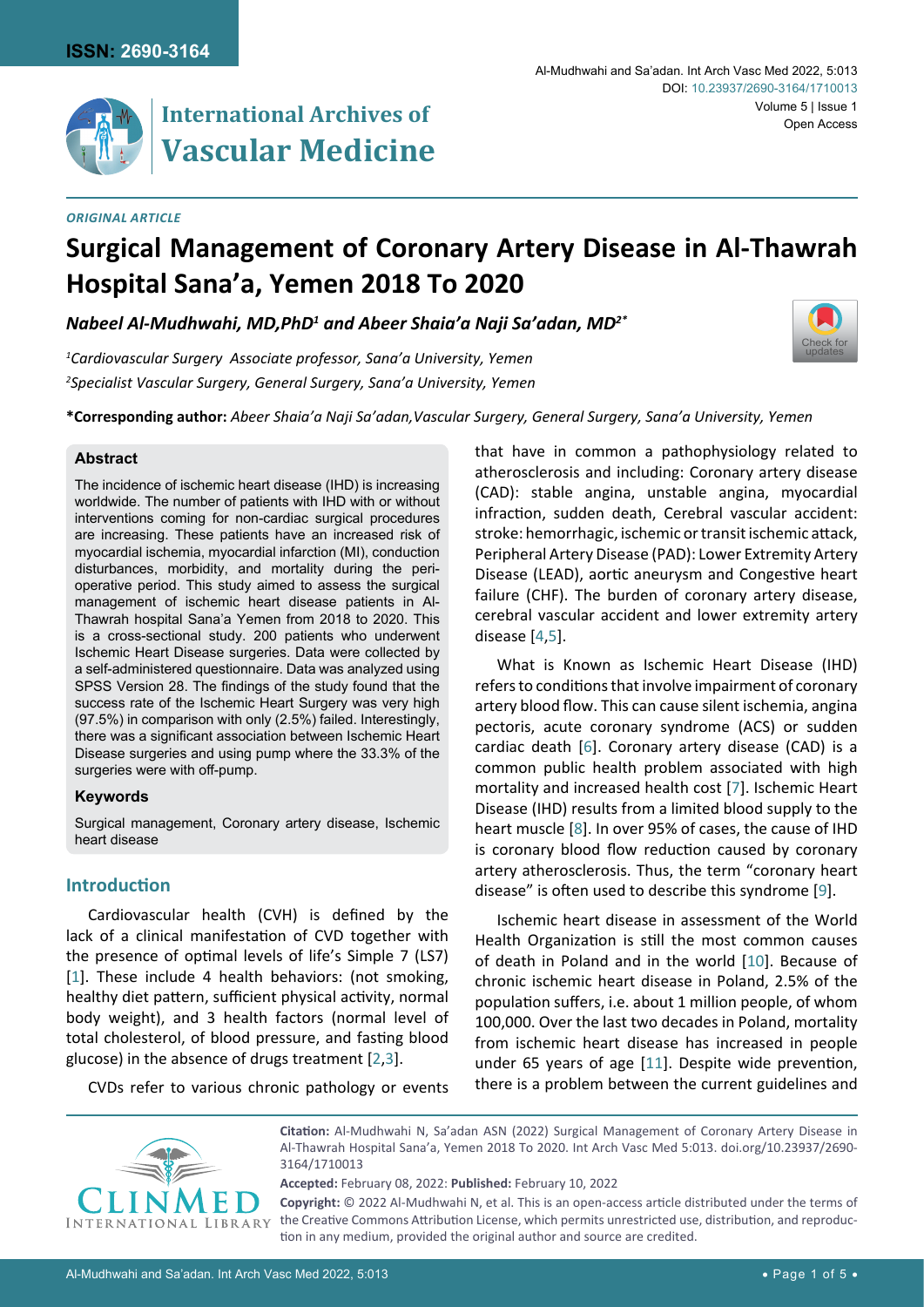|               | Category        | N(% )       | Mean (± SD)        |
|---------------|-----------------|-------------|--------------------|
| Gender        | Female          | 45 (22.5%)  |                    |
|               | Male            | 155 (77.5%) |                    |
| <b>Habits</b> | Smoker only     | 14 (7.0%)   |                    |
|               | <b>KHAT</b>     | 112 (56.0%) |                    |
|               | Smoker and KHAT | 67 (33.5%)  |                    |
|               | None            | 7(3.5%)     |                    |
| Age group     | 36-45 years     | 38 (19.0%)  | $54.30 (\pm 9.16)$ |
|               | 46-55 years     | 74 (37.0%)  |                    |
|               | 56-65 years     | 70 (35.0%)  |                    |
|               | 66-75 years     | 18 (9.0%)   |                    |

<span id="page-1-0"></span>

| Table 1: Demographic characteristics of patient. |  |  |
|--------------------------------------------------|--|--|
|--------------------------------------------------|--|--|

the patient's continuing of recommendations. Good communication between medical staff and patient with ischemic heart disease and increasing the pressure on education is a guarantee of therapeutic success. This will be reflected in the health, social and economic sphere [\[12](#page-4-11)].

Cardiovascular disease is one of the most serious problems of modern times. Ischemic heart disease is still the most common cause of death in Poland and in the world. Number of deaths because of this disease will increase from 7000 in 2002 to 11000 000 in 2020 [\[13](#page-4-12)]. This study is an attempt to assess the success rate of surgical management of coronary heart disease among patients attending Al-Thawrah Hospital Sana'a Yemen from 2018 to 2020.

# **Methods**

This study is a cross-sectional study conducted in Al-Thawrah Hospital Sana'a Yemen. It aimed at studying the surgical management of Ischemic Heart Disease (IHD) and the success rate of such surgeries during the period from 2018 to 2020. After reviewing the medical records, nearly 600 patients underwent IHD surgical management. The inclusion criteria were cases who underwent IHD surgical management and had complete information in their medical records and that was only 200 patients and thus were recruited as the study sample. The exclusion criteria were cases with incomplete data. The data was collected by selfadministered questionnaire in addition to medical records of the patients in the hospital. Ethical approval was obtained and consents were obtained from patients before taking any action in the research.

The data were cleaned, coded, and analyzed using SPSS version 28. Frequencies and percentages were employed to describe the variables of the study. In addition, Chi square, Fisher exact test was used to examine any association between the demographic data, clinical data, and the outcome of the study. P-value less than 0.05 was considered statistically significant [[14](#page-4-13)].

<span id="page-1-1"></span>

# **Ethical Declaration**

All the ethical consent forms were approved from the Ethical Committee in AL-Thawrah Hospital.

# **Results**

Out of 200 patients, over three-fourths (77.5%) of the patients are male while only less than one fourth (22.5%) are female. More than half of them (56%) chew Khat only, about one third (33.5%) chew Kha and Smoke, 7% of them only smoke, and 3.5% of them never have any of these habits. 19% of them are aged between 36-45 years, 37% between 46-55 years, 35% of them between 56-65 years, and 9% of them between 66-75 years. The age average was (54.30 years) with standard deviation of  $(\pm 9.16)$  as shown in [Table 1.](#page-1-0)

# **Patient status after surgery (OUTCOME)**

[Figure 1](#page-1-1) presents the summary statistics of the patient status. It is apparent that only 2.5% of the cases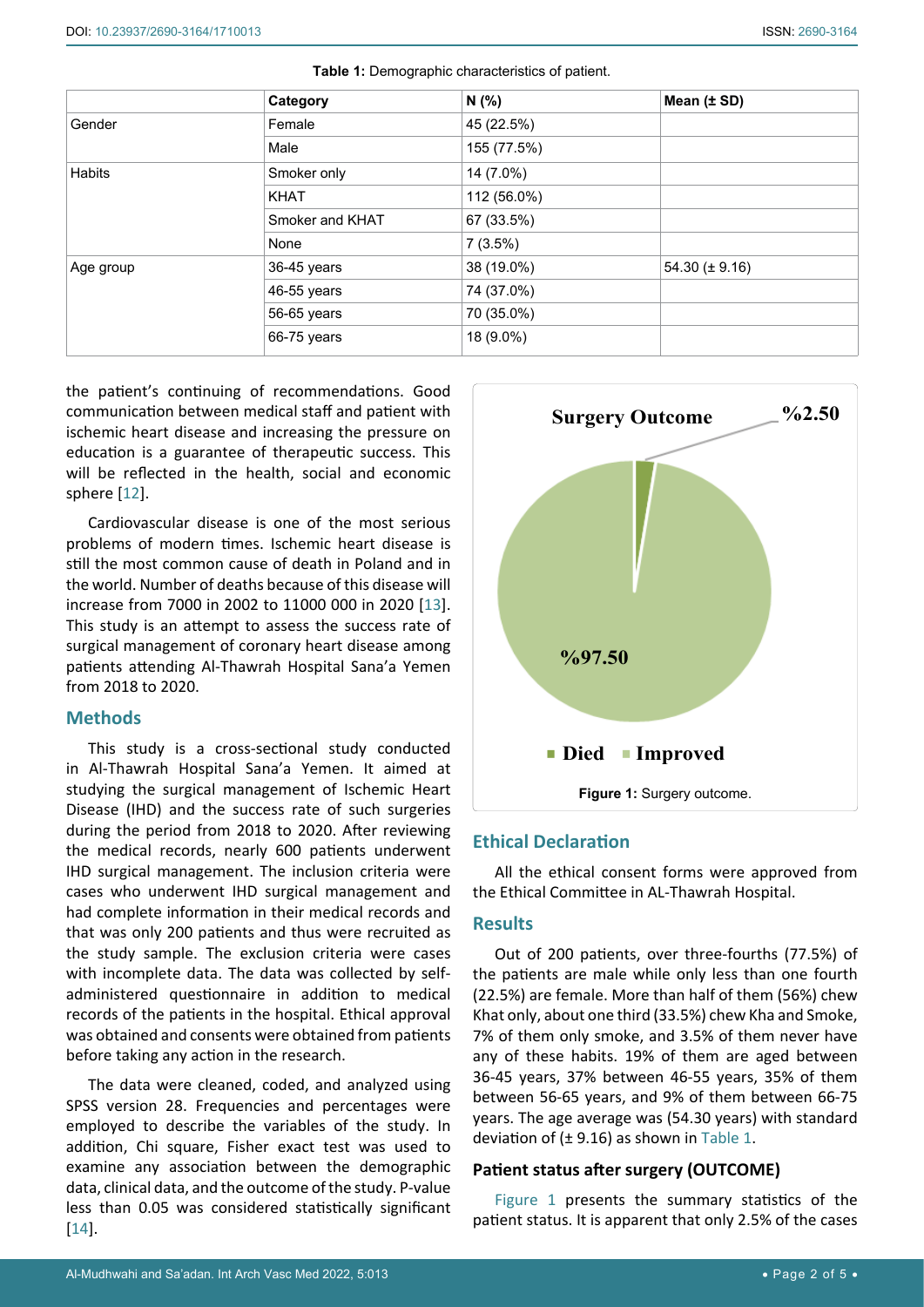<span id="page-2-0"></span>

|                          |                               | N(% )       |
|--------------------------|-------------------------------|-------------|
| Medical illness          | <b>Ischemic Heart Disease</b> | 185 (92.5%) |
|                          | IHD + RHD                     | 15 (7.5%)   |
| Pump use                 | Pump on                       | 197 (98.5%) |
|                          | Pump off                      | 3(1.5%)     |
| Type of graft            | Great saphenous vein          | 18 (9.0%)   |
|                          | Internal Mammary artery       | 5(2.5%)     |
|                          | SV+IMA                        | 177 (88.5%) |
| Number of grafts in CABG | CABG + 1 Graft                | 16 (8.0%)   |
|                          | CABG + 2 Grafts               | 7(3.5%)     |
|                          | CABG + 3 Grafts               | 151 (75.5%) |
|                          | CABG + 1 Graft +AVR           | 5(2.5%)     |
|                          | CABG + 1 Graft + MVR          | 14 (7.0%)   |
|                          | CABG + 4 Grafts               | $1(0.5\%)$  |
|                          | CABG + 2 Grafts + MVR & TVR   | $2(1.0\%)$  |
|                          | CABG + 1 Graft + TVR          | $4(2.0\%)$  |

<span id="page-2-1"></span>**Table 3:** Association between outcome and demographics.

|                       |                 | Died N $(%)$ | Improved N $(%)$ | P      |
|-----------------------|-----------------|--------------|------------------|--------|
| Gender                | Female          | $1(2.2\%)$   | 44 (97.8%)       | > 0.05 |
|                       | Male            | 4(2.6%)      | 151 (97.4%)      |        |
| <b>Special Habits</b> | Smoker only     | $0(0.0\%)$   | 14 (100.0%)      | > 0.05 |
|                       | Khat            | $2(1.8\%)$   | 110 (98.2%)      |        |
|                       | Smoker and Khat | 3(4.5%)      | 64 (95.5%)       |        |
|                       | None            | $0(0.0\%)$   | 7 (100.0%)       |        |
| Age                   | 36-45 years     | $0(0.0\%)$   | 38 (100.0%)      | > 0.05 |
|                       | 46-55 years     | $4(5.4\%)$   | 70 (94.6%)       |        |
|                       | 56-65 years     | $1(1.4\%)$   | 69 (98.6%)       |        |
|                       | 66-75 years     | $0(0.0\%)$   | 18 (100.0%)      |        |

died and 97.5% of them improved. Out of 40 successful surgeries, only one surgery fails.

As shown in [Table 2](#page-2-0), most of the study sample (92.5%) were diagnosed as having IHD. However, only 7.5% were diagnosed as having IHD and RHD. 98.5% of the surgeries were done with on-pump on while only 1.5% of them with off-pump. 88.5% of the grafts used are SV+IMA, 9% of them are Great Saphenous vein, and 2.5% of them are Internal mammary artery. Almost three fourths (75.5%) have CABG + 3 grafts, 8% of them have CABG + 1 Graft,  $7\%$  CABG + 1 grafts MVR,  $3.5\%$ CABG + 2 Grafts, 2.5% CABG + 1 Graft + AVR, 2% CABG + 1 Graft + TVR, 1% CABG + 2 Grafts + MVR&TVR and 0.5% CABG + 4 Grafts.

# **Association between sociodemographic data and status**

The association between the status of the patients and demographic data is shown in [Table 3](#page-2-1). Exact Fisher test was run to examine the association between sociodemographic characteristics and outcome of surgery. The findings show that there is no statistically

significant association between the gender of patients and his status after the surgery ( $p = 0.05$ ). No significant association between the patient status after surgery and special habits ( $p > 0.05$ ). However, it is noticed that those the death rates were among those who either chewing Khat or chewing Khat and Smoking. No association was found between the patient status after surgery and age groups (p > 0.05). However, it is noticed that the death cases were the most among age groups (46-55 years) followed by age group (56-65 year).

# **Association between case status and other variables**

[Table 4](#page-3-0) provides the association between the patient status after surgery and other clinical variables. Exact Fisher test was run to examine the association between the patient status after surgery and other clinical variables. However, it is noticed that the death rate among patient with IHD+RHD is higher (6.7%) than those having Ischemic Heart Disease (2.2%). A significant association was noticed between the status of patients after surgery and the use of pump during the surgery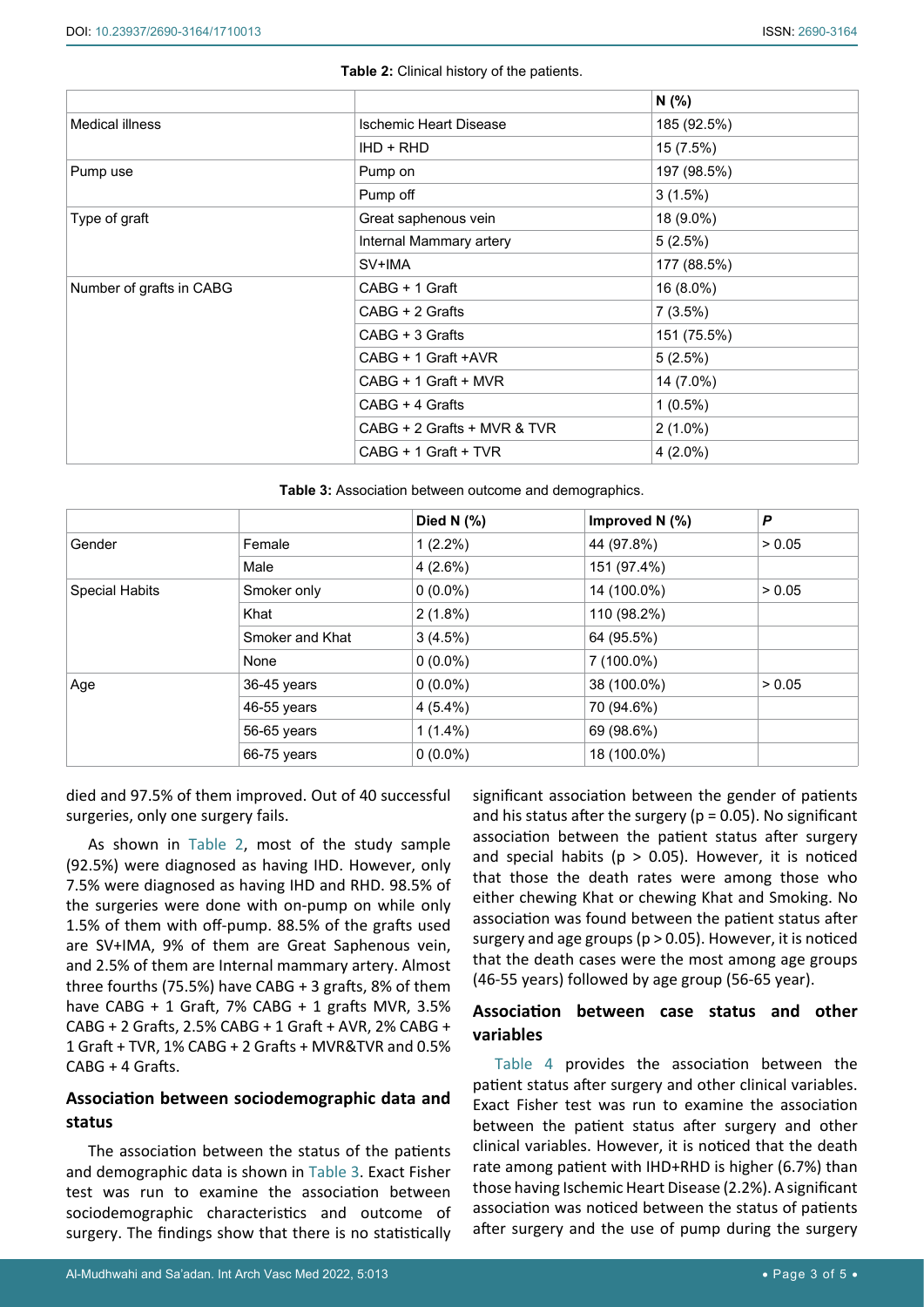|                  |            | Died N $(%)$ | Improved N $(%)$ | P      |
|------------------|------------|--------------|------------------|--------|
| Medical illness? | IHD.       | $4(2.2\%)$   | 181 (97.8%)      | > 0.05 |
|                  | $HD + RHD$ | 1(6.7%)      | 14 (93.3%)       |        |
| Pump             | Pump on    | $4(2.0\%)$   | 193 (98.0%)      | < 0.05 |
|                  | Pump off   | $1(33.3\%)$  | $2(66.6\%)$      |        |
| Type of graft    | <b>GSM</b> | $0(0.0\%)$   | 18 (66.7%)       | > 0.05 |
|                  | <b>IMA</b> | $0(0.0\%)$   | $5(100.0\%)$     |        |
|                  | $SV + IMA$ | 5(2.8%)      | 172 (97.2%)      |        |

<span id="page-3-0"></span>**Table 4:** Association between outcome and other clinical variables.

 $(p < 0.05)$ . It was found patients surgery with pump off (33.3%) have death rate in comparison with only 2% of patient with pump on. This means one of each three surgeries with pump off fail. No association was found between the status of the patients after surgery and the type of grafts used ( $p > 0.05$ ). Though no statistical association, all the death cases were found among this type of graft (SV + IMA).

#### **Discussion**

This study aimed to describe the surgical management of Ischemic heart Disease in Al-Thawarah Hospital Sana'a Yemen from 2018 to 2020.

The findings of the study showed that IHD was higher among male than female. This finding is in line with the study of Gheisari, et al*.* who found that the IHD among male is significantly higher than female [[15\]](#page-4-18). The age of the patients with IHD was between 46-66 years. The overall average of was 54.30 years (Male = 54.77, Female = 52.67) without any significant differences between male and female. This finding supports of Gheisari, et al. who confirmed that the age average is 57 years without any significant differences between male and female. This finding also supports the study of (Tate RB, et al.) who stated that the incidence of IHD occurs between the age of 45 to 65 [[16\]](#page-4-19). More than one third of the patients were found to be smokers. Smoking is one of the risk factors of IDH surgical management failure. These findings reflect of those by Khalid (2011) who also found that smoking is a risk factor of IDH. He found that 45% of the IHD patients are smokers whose surgical management failed [\[17](#page-4-20)]. As a result, smoking should be stopped at least 4 weeks prior to surgery, and preferably for 6-8 weeks prior [[18](#page-4-21)]. What is interesting in these results is that Chewing Khat was a risk Factor for IHD surgery failure in association with smoking.

The findings showed that most surgeries performed for IHD patients were successful where most of them improved. However, very few patients passed away. However, this study is not in line with (Scott, et al.) who concluded that only 83% of the surgical management of IHD were successful [[19](#page-4-22)]. This could be explained that the time between that study and our study plays an important role in the increase rate of successful surgical management of IHD. The medical technology

and developments nowadays are more accurate and effective than those ten years ago.

Most of the patients were found to have Ischemic Heart Disease. The findings showed that very few surgeries were performed off-pump. From the study findings, on-pump was the most preferred procedure. This could be explained that it is much safer than offpump. It is concluded by Dalén, et al*.* that patients undergoing off pump are at higher risk than those with on-pump [[20](#page-4-14)]. However, other studies showed that there are no significant differences between offpump and on-pump surgeries [\[21](#page-4-15)]. Off-pump CABG was performed infrequently and there was a continuous decline in the number of procedures during the study period [[20](#page-4-14)]. In addition, off-pump is used commonly for elderly patients [[22](#page-4-16)]. The findings of the study displayed that SV+IMA was the most frequently used Graft in the surgical management of Ischemic Heart Disease. This could be explained that the SV is the most frequent used conduit and IMA is the most optimal type of graft [\[23](#page-4-17)]. It was also found that (CABG + 3 Grafts) was the most frequent surgeries done for ischemic heart disease patients in Al-Thawrah Hospital.

It was found that there is no statistically significant association between the gender of patients and his status after the surgery ( $p > 0.05$ ). No significant association between the patient status after surgery and special habits ( $p > 0.05$ ). However, it is noticed that those the death rates were among those who either chewing Khat or chewing Khat and Smoking. No association was found between the patient status after surgery and age groups (p > 0.05). However, it is noticed that the death cases were the most among age groups (46-55 years) followed by age group (56-65 year).

The findings also confirmed that there is no association between the patient status after surgery and other clinical variables. The results showed that there is no statistical association between the type of the disease and the patient status after surgery (p > 0.05). However, it is noticed that the death rate among patient with IHD+RHD is higher (6.7%) than those having Ischemic Heart Disease (2.2%). No statically significant was found between patient status after surgery and disease after investigation ( $p > 0.05$ ). It is also found that the death rate among those having